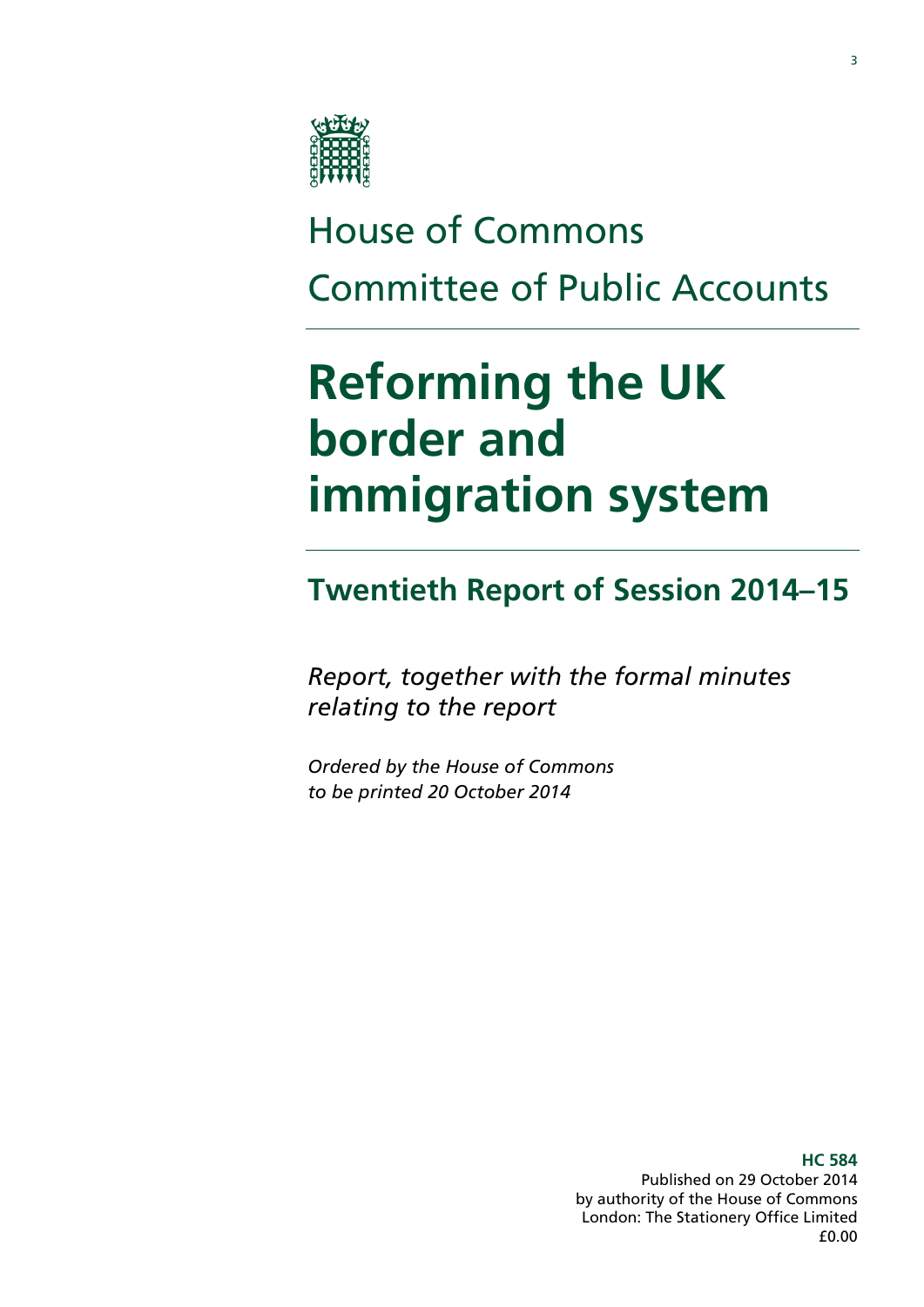#### **Committee of Public Accounts**

The Committee of Public Accounts is appointed by the House of Commons to examine "the accounts showing the appropriation of the sums granted by Parliament to meet the public expenditure, and of such other accounts laid before Parliament as the committee may think fit" (Standing Order No 148).

#### **Current membership**

[Rt Hon Margaret Hodge](http://www.parliament.uk/biographies/commons/margaret-hodge/140) (*Labour, Barking*) (Chair) [Mr Richard Bacon](http://www.parliament.uk/biographies/commons/mr-richard-bacon/1451) (*Conservative, South Norfolk*) [Guto Bebb](http://www.parliament.uk/biographies/commons/guto-bebb/3910) (*Conservative, Aberconwy*) [Mr David Burrowes](http://www.parliament.uk/biographies/commons/mr-david-burrowes/1518) *(Conservative, Enfield, Southgate)* [Jackie Doyle-Price](http://www.parliament.uk/biographies/commons/jackie-doyle-price/4065) (*Conservative, Thurrock*) [Chris Heaton-Harris](http://www.parliament.uk/biographies/commons/chris-heaton-harris/3977) (*Conservative, Daventry*) [Meg Hillier](http://www.parliament.uk/biographies/commons/meg-hillier/1524) (*Labour, Hackney South and Shoreditch*) [Mr Stewart Jackson](http://www.parliament.uk/biographies/commons/mr-stewart-jackson/1551) (*Conservative, Peterborough*) [Andrea Leadsom](http://www.parliament.uk/biographies/commons/andrea-leadsom/4117) (*Conservative, South Northamptonshire*) [Rt Hon Anne McGuire](http://www.parliament.uk/biographies/commons/mrs-anne-mcguire/636) (*Labour, Stirling*) [Austin Mitchell](http://www.parliament.uk/biographies/commons/austin-mitchell/372) (*Labour, Great Grimsby*) [Stephen Phillips QC](http://www.parliament.uk/biographies/commons/stephen-phillips/4054) (*Conservative, Sleaford and North Hykeham*) [John Pugh](http://www.parliament.uk/biographies/commons/john-pugh/1454) (*Liberal Democrats. Southport)*  [Nick Smith](http://www.parliament.uk/biographies/commons/nick-smith/3928) (*Labour, Blaenau Gwent*)

#### **Powers**

Powers of the Committee of Public Accounts are set out in House of Commons Standing Orders, principally in SO No 148. These are available on the Internet via www.parliament.uk.

#### **Publications**

The Reports and evidence of the Committee are published by The Stationery Office by Order of the House. All publications of the Committee (including press notices) are on the internet at www.parliament.uk/pac. A list of Reports of the Committee in the present Parliament is at the back of this volume. Additional written evidence may be published on the internet only.

#### **Committee staff**

The current staff of the Committee is Sarah Petit (Clerk), Claire Cozens (Committee Specialist), James McQuade (Senior Committee Assistant), Sue Alexander, Jamie Mordue and Joellen Perry (Committee Assistants) and Janet Coull Trisic (Media Officer).

#### **Contacts**

All correspondence should be addressed to the Clerk, Committee of Public Accounts, House of Commons, 7 Millbank, London SW1P 3JA. The telephone number for general enquiries is 020 7219 5708; the Committee's email address is pubaccom@parliament.uk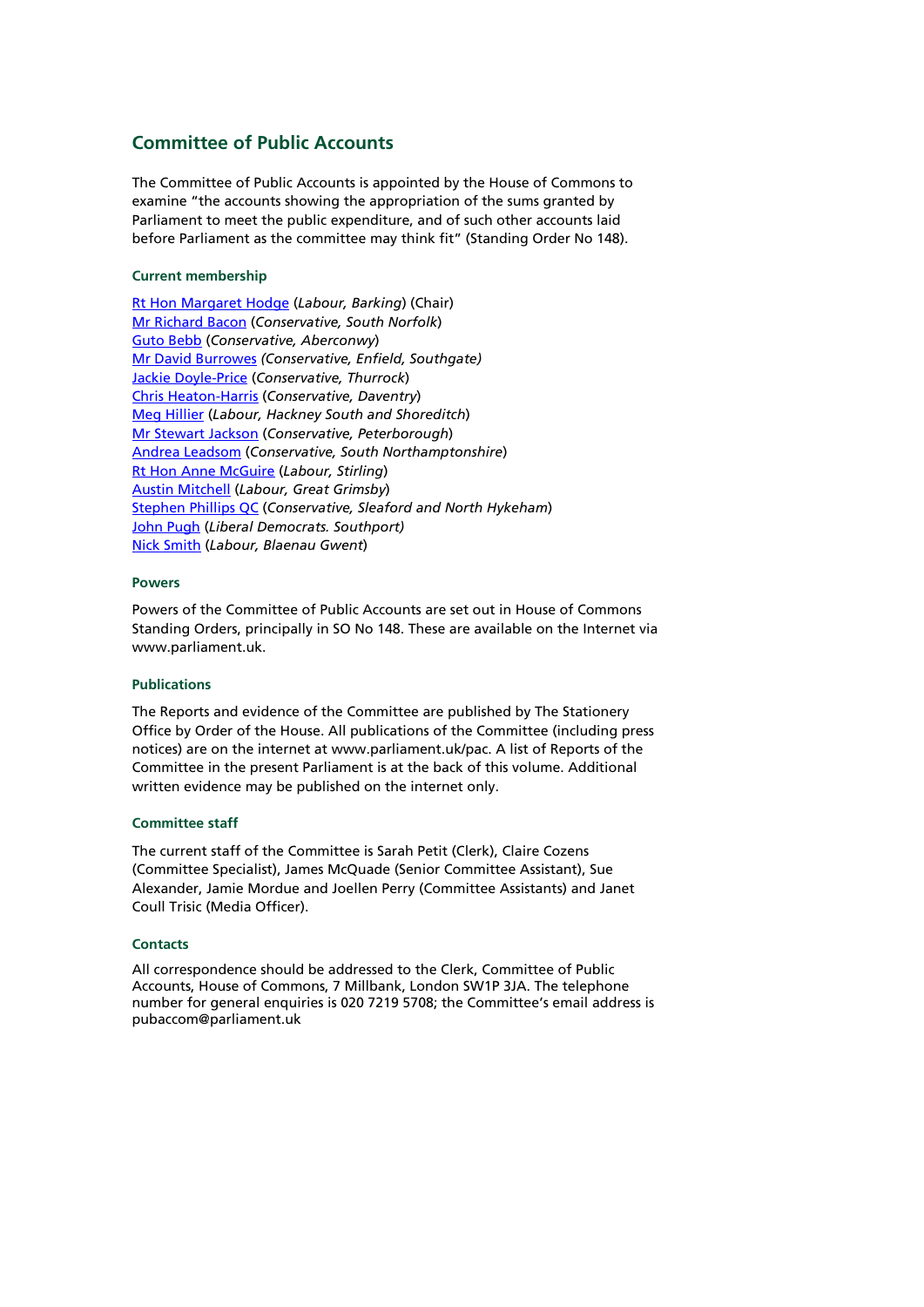### **Contents**

| <b>Report</b>                    |                                                                  | Page            |
|----------------------------------|------------------------------------------------------------------|-----------------|
|                                  | <b>Summary</b>                                                   | 3               |
|                                  | <b>Conclusions and recommendations</b>                           | 4               |
| $\mathbf{1}$                     | <b>Performance and reporting</b>                                 | 7               |
| $\overline{2}$                   | <b>Business and IT systems</b>                                   | 9               |
| <b>Formal Minutes</b>            |                                                                  | 12 <sup>°</sup> |
| <b>Witnesses</b>                 |                                                                  | 13              |
| List of printed written evidence |                                                                  | 13              |
|                                  | List of Reports from the Committee during the current Parliament | 14              |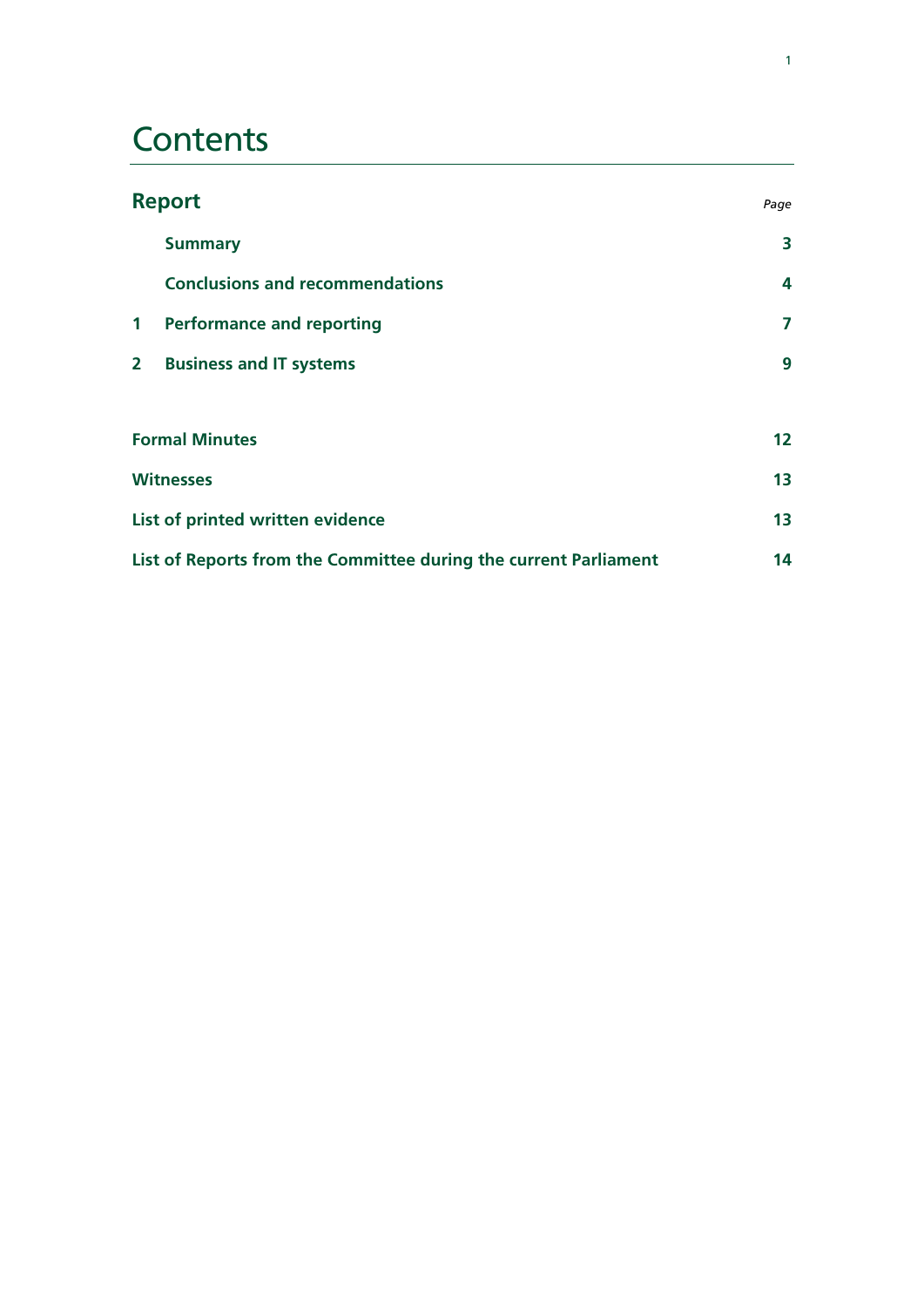### Summary

The Home Office (the Department) acquired direct responsibility for the significant problems faced by the UK Border Agency (the Agency) when it was abolished in March 2013 and its functions were transferred to the Department. While performance in most of the areas transferred has held steady, the Department has failed to deal with long standing backlogs of asylum claims. Many older asylum claims—some over seven years old—remain undecided, while a new backlog of cases awaiting initial decision is forming. This is partly as a result of a botched attempt by the Agency to downgrade staff that resulted in 120 experienced caseworkers leaving. The Department lacks the data it needs to manage its backlogs and the overall workload effectively. The failure of a number of IT projects has also compromised the Department's ability to track people through the immigration system and ensure that those with no right to remain are removed from the UK.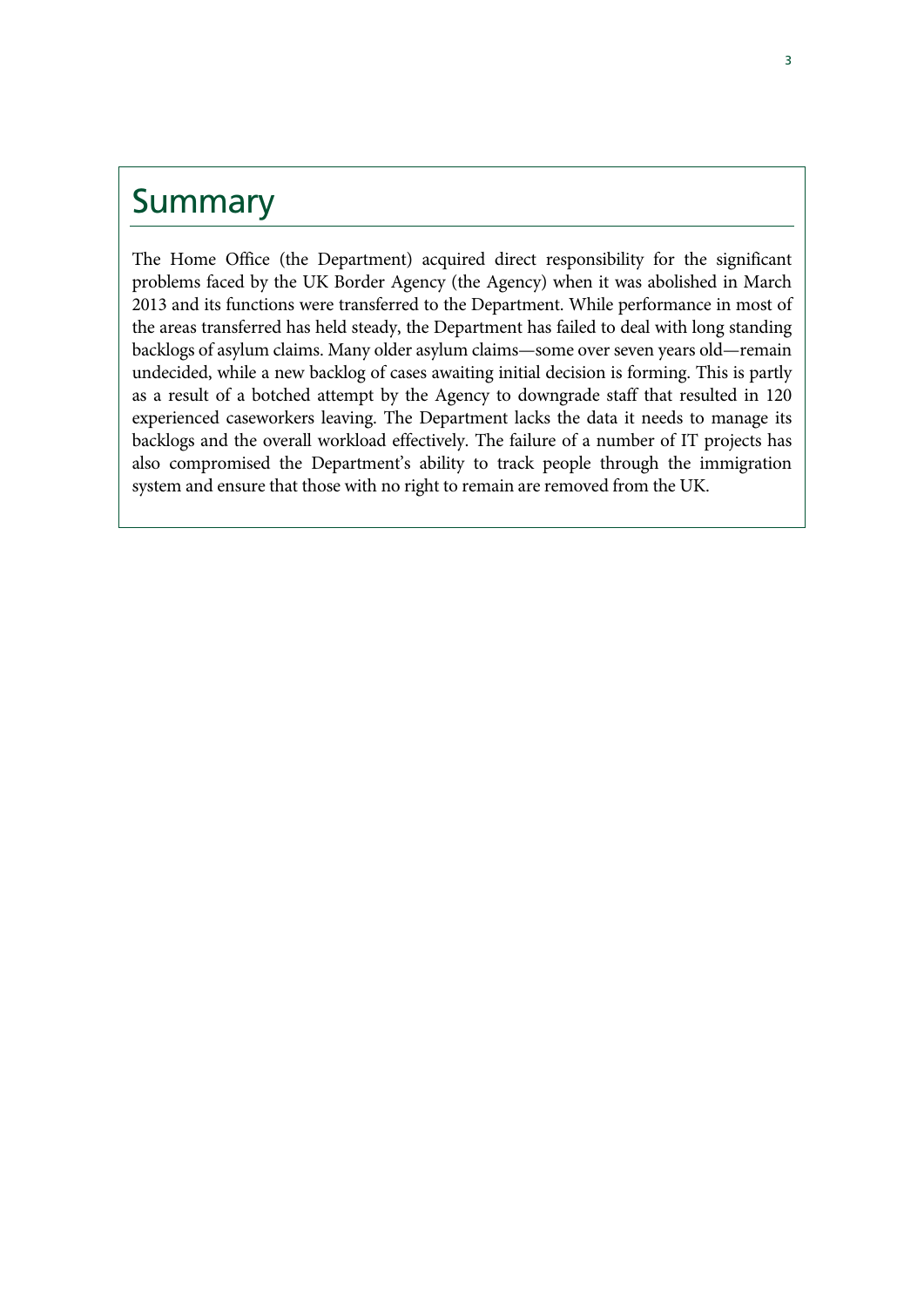### Conclusions and recommendations

- 1. The decision to break up the Agency was prompted by its troubled history. The Agency's responsibilities for immigration operations were passed to three directorates within the Department: UK Visas and Immigration decides on applications to visit and stay in the UK; Immigration Enforcement detects and removes those people who break our immigration laws; and Border Force polices the border. These three directorates, which collectively spend some £1.8 billion per year, are responsible for dealing promptly and effectively with over 100 million people that arrive in the UK each year.
- 2. **The Department has failed to get a grip on the long-standing problem of asylum backlogs with older cases remaining unresolved and the number of newer cases awaiting a decision increasing.** The Department has still not resolved some 29,000 asylum applications dating back to at least 2007. In 11,000 of these cases people have not even received an initial decision on their claim, something the Department has now committed to provide by the end of 2014. The Department is also missing its targets on newer asylum claims for how long a caseworker should take to process an application. As a result, the number of claims awaiting an initial decision increased by 70% to 16,273 in the first quarter of 2014 compared to the first quarter of 2013. The Department admitted that one of the reasons for these problems had been "an ill-judged decision" by the Agency, subsequently reversed by the Department, to downgrade the caseworkers in this area which had resulted in 120 experienced asylum caseworkers leaving.

**Recommendations:** *The Department should ensure it has the right number of staff, with the right skills and the right incentives, to resolve outstanding asylum claims promptly and prevent any new backlogs being created. The Department should report back to us in early 2015 on what progress it has made in communicating decisions to all outstanding pre-2007 applicants.* 

3. **IT limitations mean the Department cannot track people through the immigration system, or ensure people with no legal right to remain are removed from the UK.** At the end of 2013-14 there were over 175,000 people whose application to stay in the UK had been rejected. These cases are placed into a migration refusal pool to await removal. The number of such cases has not been reduced over time. Some applicants may have left voluntarily, but the Department does not know how many have done so because it does not have a system to check departures from the UK. In 2012 the Department employed Capita to confirm the records of the people in the pool. By the end of 2013 Capita had checked over 250,000 case records. It is particularly disturbing that Capita had been unable to contact over 50,000 people listed and the Department admitted that they did not know where these 50,000 people were.

**Recommendation:** *The Department should as a matter of urgency take more steps to identify people that remain in the UK illegally and expedite their removal.*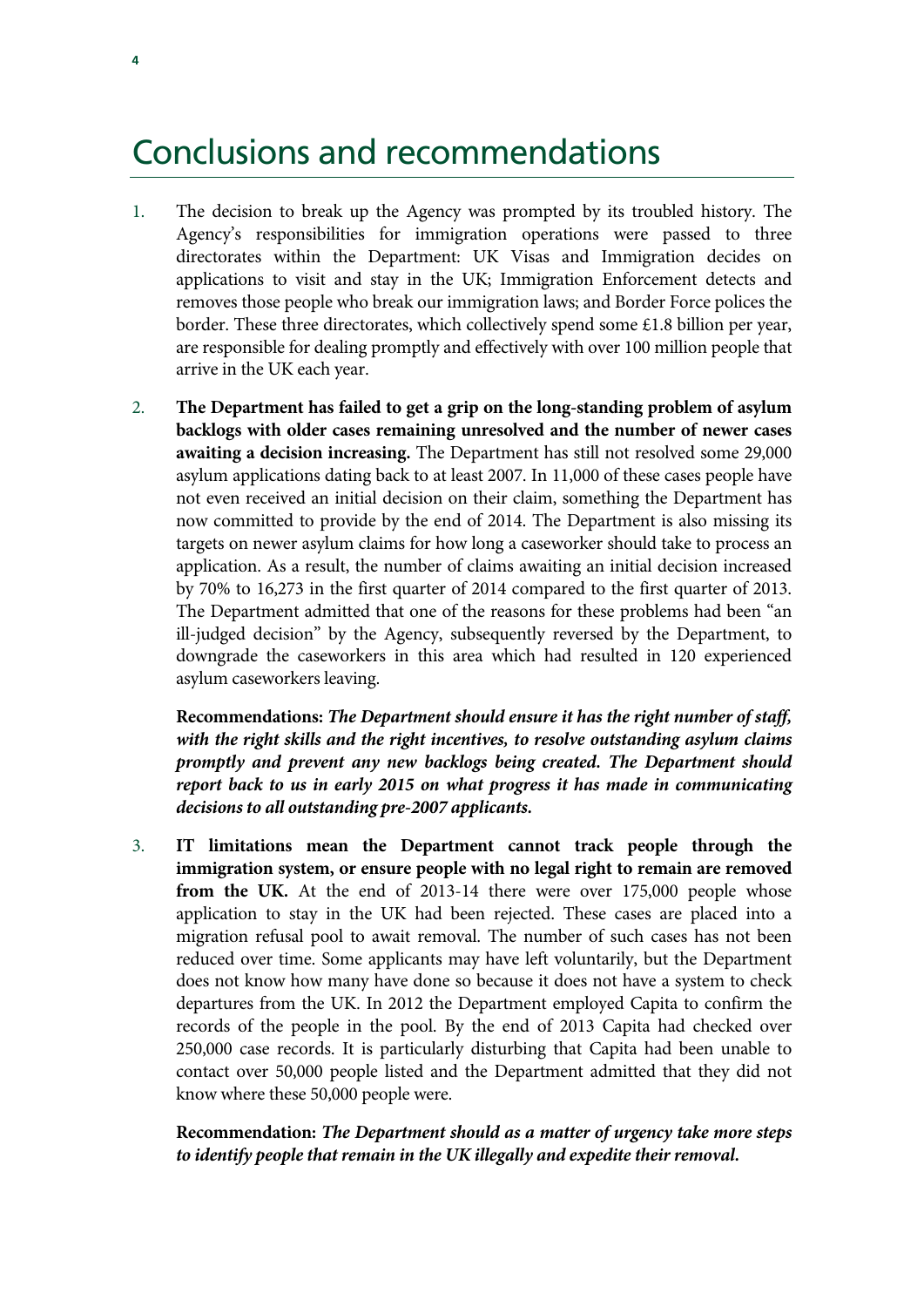4. **The Department lacks good quality data on cases, preventing it from efficiently managing the backlogs and the overall workload, and hindering effective accountability**. The Department's internal management reports are based on poor quality data that is often stored in old, legacy IT systems. A sample check of data on the Department's Casework Information Database found that for 84% of cases where people were being removed from the UK the Department did not hold the minimum necessary information, such as the person's address or postcode, prior to their removal. This is a long-standing issue that the Agency and now the Department have failed to address. The Department claims that new IT projects would have allowed management information to be automatically compiled from data held on individual cases. However, the failure of these projects means the Department has to do extra work to cleanse data and reconcile conflicting datasets in order to produce summary management information that is accurate. This makes it extremely difficult to hold it to account for its performance. For example, in a subsequent note the Department provided covering figures it did not have to hand in the evidence session, it still could not say how many of the asylum claims in the system are not currently being worked on.

**Recommendations:** *The Department should immediately take steps to improve the quality of the data it collects and holds through cleansing and regular sample checks, and improve the presentation and clarity of data.*

5. **The failure of major IT projects has prevented the Department from streamlining its work processes and left it reliant on out-of-date IT systems for day-to-day business.** The Department has had direct control of the immigration directorates for 18 months, yet it has still not established better processes for dealing with different types of cases. The Department had expected large-scale IT projects like the Immigration Case Work programme to transform its processes and allow it to produce better information and substantial financial savings. However the Department has now cancelled both the case work programme and the e-Borders IT programme, which was intended to provide information on people leaving the UK. Cancelling these two IT projects has meant that close to £1 billion has been spent and wasted. The Department's revised IT approach is to replace large-scale IT projects with a number of smaller, more flexible contracts, in order to increase flexibility.

**Recommendations:** *As a matter of priority, the Department should identify the future IT capabilities it requires, so it can develop a comprehensive, system-wide IT strategy that will deliver the required capabilities.*

6. **We are not convinced that the Department has a robust plan to improve performance and meet its targets with fewer resources.** The Department allocated £249 million of savings across the three immigration directorates, to be achieved by the end of 2014-15, and requires them to live within the budgets they are set. However, the Department does not track individual savings or efficiencies or identify whether they have been achieved. Nor does it always know the cost of its activities: for example, it could not tell us the impact on the asylum support budget of delays in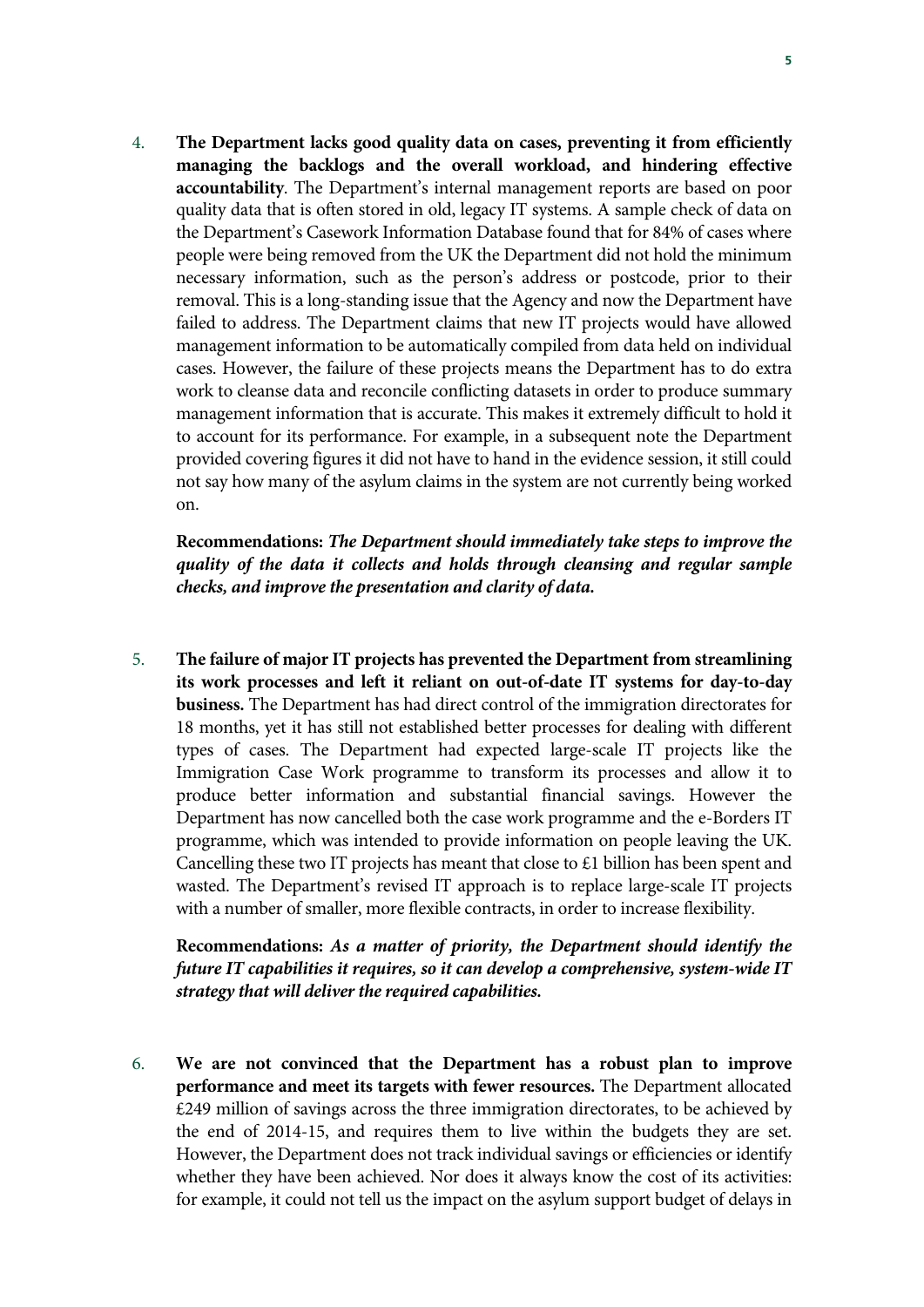meeting its targets. This relaxed approach to financial savings carries risks if the Department is asked to find large efficiencies in the future while improving services, or if another crisis emerges.

**Recommendation:** *The Department should gather accurate data on the costs of all its activities and develop a robust financial plan that sets out how it will achieve both the necessary level of savings and the improved performance required.*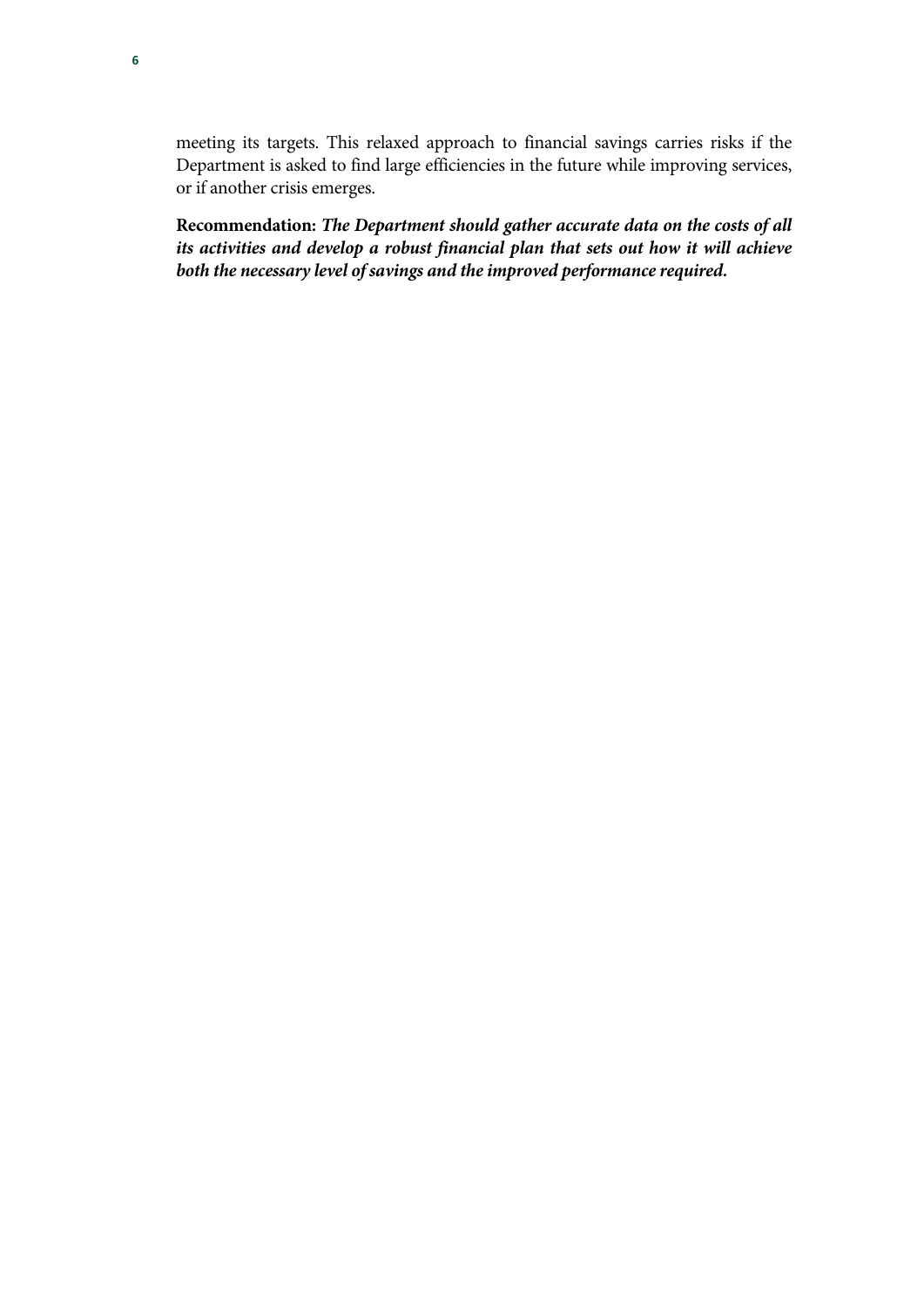## 1 Performance and reporting

1. On the basis of a report by the Comptroller and Auditor General, we took evidence from the Home Office (the Department) about progress in reforming the UK border and immigration system.<sup>[1](#page-7-0)</sup>

2. The Department took direct control of border and immigration activities in March 2013 following the abolition of the UK Border Agency (the Agency). The Home Secretary cited four main issues that prompted the decision: the Agency's large size which made it difficult to operate effectively and manage crises; inadequate IT systems; the overly complex policy and legal framework in which it operated; and a lack of transparency and accountability.<sup>[2](#page-7-1)</sup>

3. Two new directorates were created within the Home Office to handle the former Agency's work. UK Visas and Immigration considers and concludes all applications to visit, study, work and stay in the UK: in 2013-14 it processed some 3.5 million separate applications for visas. Immigration Enforcement is responsible for ensuring people who do not have a right to remain in the UK depart.<sup>[3](#page-7-2)</sup> A third directorate, Border Force, which is responsible for maintaining the border controls that are the first point of contact with the 100 million individuals that arrive in the UK each year, had already been split off from the Agency in March 2012.<sup>[4](#page-7-3)</sup> The Department plans in total to spend some £1.8 billion on immigration and border operations in 2014-1[5](#page-7-4).<sup>5</sup>

4. In 2012 the Department set up the 'Older Live Cases Unit' to deal with some 400,000 pre-March 2007 asylum and migration claims that were still in the system. This caseload was reduced to 41,000 cases after a review which removed errors, duplicates and individuals who had already left the country.<sup>[6](#page-7-5)</sup> The Department told us that the number of outstanding cases now stood at 29,000, with a worrying 11,000 backlog cases where no initial decision had been reached. The Department noted that it was on track to make a decision on all of these 11,000 cases by the end of 2014.<sup>7</sup>

5. The Department considered that there were two main reasons why older asylum claims had not been resolved. First, many of the applicants made further submissions based on changes in their circumstances.<sup>[8](#page-7-7)</sup> Secondly, the Department told us it had inherited a very large number of these asylum claims from the former Agency. However, most of the staff now working in the Department had worked in the Agency prior to the transfer.<sup>[9](#page-7-8)</sup> The delay in resolving asylum claims was also due in part to a lack of incentives for caseworkers

- <span id="page-7-7"></span>8 [Qq 12, 23](http://data.parliament.uk/writtenevidence/committeeevidence.svc/evidencedocument/public-accounts-committee/progress-in-reforming-the-former-uk-border-agency/oral/12278.html)
- <span id="page-7-8"></span>9 [Qq 12-13](http://data.parliament.uk/writtenevidence/committeeevidence.svc/evidencedocument/public-accounts-committee/progress-in-reforming-the-former-uk-border-agency/oral/12278.html)

<span id="page-7-0"></span><sup>1</sup> C&AG's Report, *[Reforming the UK Border and immigration system](http://www.nao.org.uk/wp-content/uploads/2014/07/Reforming-the-UK-border-and-immigration-system.pdf)*, HC 445 Session 2014-15, 22 July 2014

<span id="page-7-1"></span><sup>2</sup> [C&AG's Report, paras 1.4-1.5](http://www.nao.org.uk/wp-content/uploads/2014/07/Reforming-the-UK-border-and-immigration-system.pdf)

<span id="page-7-2"></span><sup>3</sup> [Qq 13-16,](http://data.parliament.uk/writtenevidence/committeeevidence.svc/evidencedocument/public-accounts-committee/progress-in-reforming-the-former-uk-border-agency/oral/12278.html) [C&AG's Report, paras 1.4-1.9](http://www.nao.org.uk/wp-content/uploads/2014/07/Reforming-the-UK-border-and-immigration-system.pdf)

<span id="page-7-3"></span><sup>4</sup> [C&AG's Report, paras 2, 1.10, Figure 2](http://www.nao.org.uk/wp-content/uploads/2014/07/Reforming-the-UK-border-and-immigration-system.pdf)

<span id="page-7-4"></span><sup>5</sup> [C&AG's Report, para 4.3](http://www.nao.org.uk/wp-content/uploads/2014/07/Reforming-the-UK-border-and-immigration-system.pdf)

<span id="page-7-5"></span><sup>6</sup> [C&AG's Report, para 2.17](http://www.nao.org.uk/wp-content/uploads/2014/07/Reforming-the-UK-border-and-immigration-system.pdf)

<span id="page-7-6"></span><sup>7</sup> [Qq 6-8](http://data.parliament.uk/writtenevidence/committeeevidence.svc/evidencedocument/public-accounts-committee/progress-in-reforming-the-former-uk-border-agency/oral/12278.html)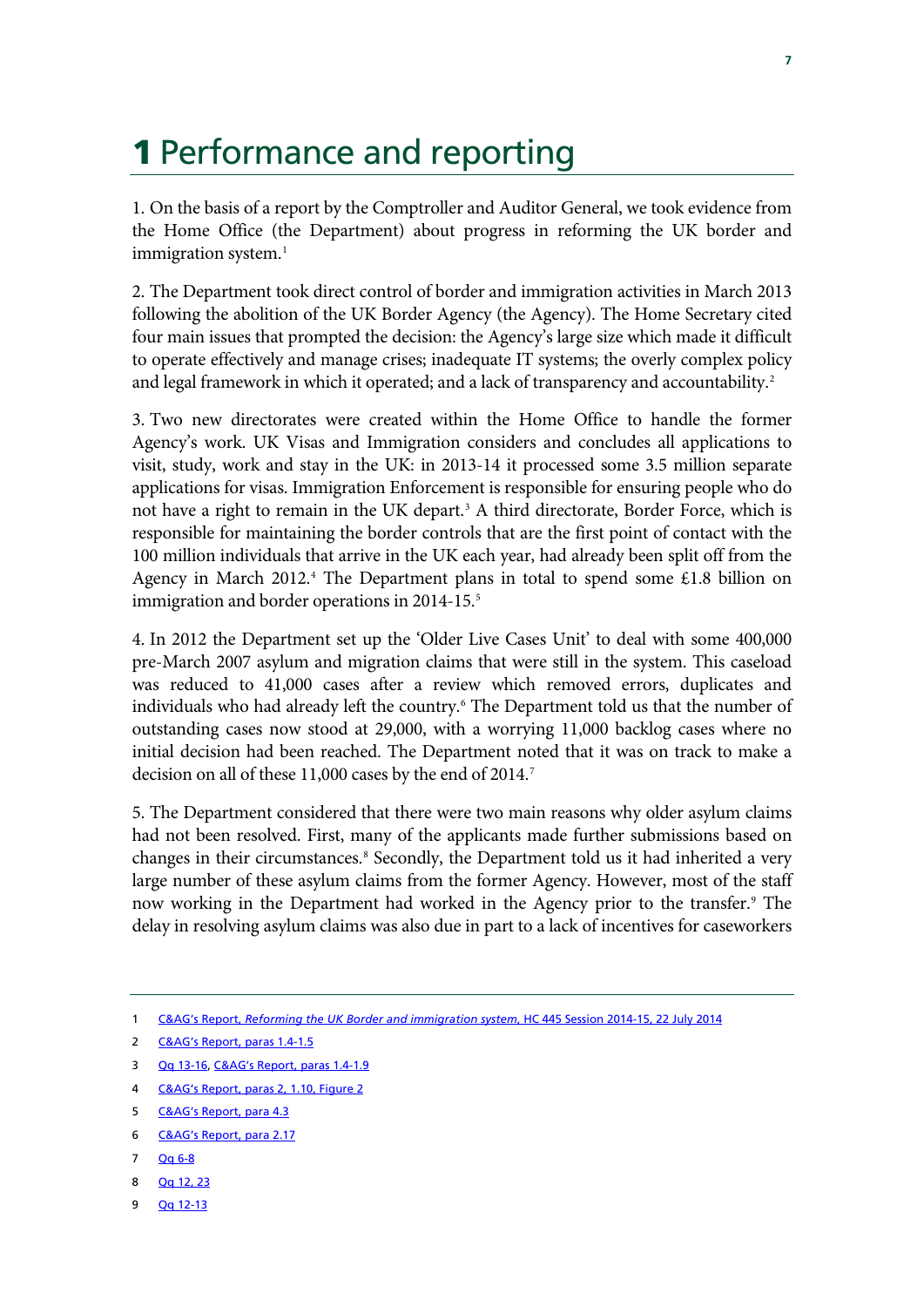to work on claims once the targets for how long an asylum decision should take were missed.[10](#page-8-0)

6. The Department took over the Agency's work to improve performance. But the Department is already missing its new targets for processing new asylum claims. As a result, the number of asylum claims awaiting an initial decision increased by 70% to 16,273 in the first quarter of 2014 compared to the same period in 2013.<sup>[11](#page-8-1)</sup> The Department admitted that the asylum system was under pressure and attributed this in part to "an illjudged decision" in 2012 by the Agency, subsequently reversed by the Department, to downgrade asylum caseworkers from Higher Executive Officer (HEO) to Executive Officer (EO), which led to 120 HEOs leaving the Department. The Department told us it wanted to recruit an additional 400 staff to help deal with asylum cases.<sup>[12](#page-8-2)</sup> While it was not meeting its own internal targets for processing asylum claims, the Department planned to do so by March 2015 for all cases deemed 'workable' (those not blocked because a decision cannot be made, for example if they are part of a criminal investigation).<sup>[13](#page-8-3)</sup>

7. When the Department created the immigration directorates it also created an independent performance directorate responsible for producing reports required to track progress dealing with immigration and asylum applications.[14](#page-8-4) The Accounting Officer noted that this new directorate provided better management information than that available to his predecessors and was confident that these management reports gave the Board a "single version of the truth." However, the Department admitted that it had not completely resolved data quality issues. In April 2014 the Department conducted random checks on data stored on the Casework Information Database and found basic data missing: 34% of sampled asylum cases did not have the minimum data required at the decision stage, while 84% of removal cases did not have the minimum data required to complete a removal (for example, a correct address or postcode).[15](#page-8-5) Previous reports from this Committee have recommended that the Department improve the quality of its case data and it is disappointing to see there has not been more improvement.<sup>[16](#page-8-6)</sup>

8. A major cause of poor data quality on individual cases is the old-fashioned IT systems in use. The Department told us that the planned Immigration Case Work (ICW) IT programme would have allowed data on individual cases to be automatically aggregated in management reports. However, as a result of the failure of that project the Department has to continue to rely on existing legacy IT systems to store case data and produce management reports.<sup>[17](#page-8-7)</sup> The lack of accurate and timely management data make it difficult to hold the Department to account for its performance. In a subsequent note provided after

<span id="page-8-2"></span>12 [Qq 3, 53-54,](http://data.parliament.uk/writtenevidence/committeeevidence.svc/evidencedocument/public-accounts-committee/progress-in-reforming-the-former-uk-border-agency/oral/12278.html) [C&AG's Report, para 4.8](http://www.nao.org.uk/wp-content/uploads/2014/07/Reforming-the-UK-border-and-immigration-system.pdf)

- <span id="page-8-4"></span>14 [C&AG's Report, paras 1.11, 3.8](http://www.nao.org.uk/wp-content/uploads/2014/07/Reforming-the-UK-border-and-immigration-system.pdf)
- <span id="page-8-5"></span>15 [Qq 177-180,](http://data.parliament.uk/writtenevidence/committeeevidence.svc/evidencedocument/public-accounts-committee/progress-in-reforming-the-former-uk-border-agency/oral/12278.html) [C&AG's Report, para 4.16](http://www.nao.org.uk/wp-content/uploads/2014/07/Reforming-the-UK-border-and-immigration-system.pdf)

<span id="page-8-0"></span><sup>10</sup> [Qq 20-21](http://data.parliament.uk/writtenevidence/committeeevidence.svc/evidencedocument/public-accounts-committee/progress-in-reforming-the-former-uk-border-agency/oral/12278.html)

<span id="page-8-1"></span><sup>11</sup> [C&AG's Report, para 2.11](http://www.nao.org.uk/wp-content/uploads/2014/07/Reforming-the-UK-border-and-immigration-system.pdf)

<span id="page-8-3"></span><sup>13</sup> [Qq 9-10, 24-26](http://data.parliament.uk/writtenevidence/committeeevidence.svc/evidencedocument/public-accounts-committee/progress-in-reforming-the-former-uk-border-agency/oral/12278.html)

<span id="page-8-7"></span><span id="page-8-6"></span><sup>16</sup> [Q 177,](http://data.parliament.uk/writtenevidence/committeeevidence.svc/evidencedocument/public-accounts-committee/progress-in-reforming-the-former-uk-border-agency/oral/12278.html) Committee of Public Accounts, *Returning failed asylum applicants* [thirty-fourth report of 2005-06, HC 620, 14](http://www.publications.parliament.uk/pa/cm200506/cmselect/cmpubacc/620/62002.htm)  [March 2006,](http://www.publications.parliament.uk/pa/cm200506/cmselect/cmpubacc/620/62002.htm) Committee of Public Accounts, *[Immigration: the Points Based System -](http://www.publications.parliament.uk/pa/cm201012/cmselect/cmpubacc/913/913.pdf) Work Routes,* thirty-fourth [report of 2010-12, HC 913, 17 May 2011](http://www.publications.parliament.uk/pa/cm201012/cmselect/cmpubacc/913/913.pdf)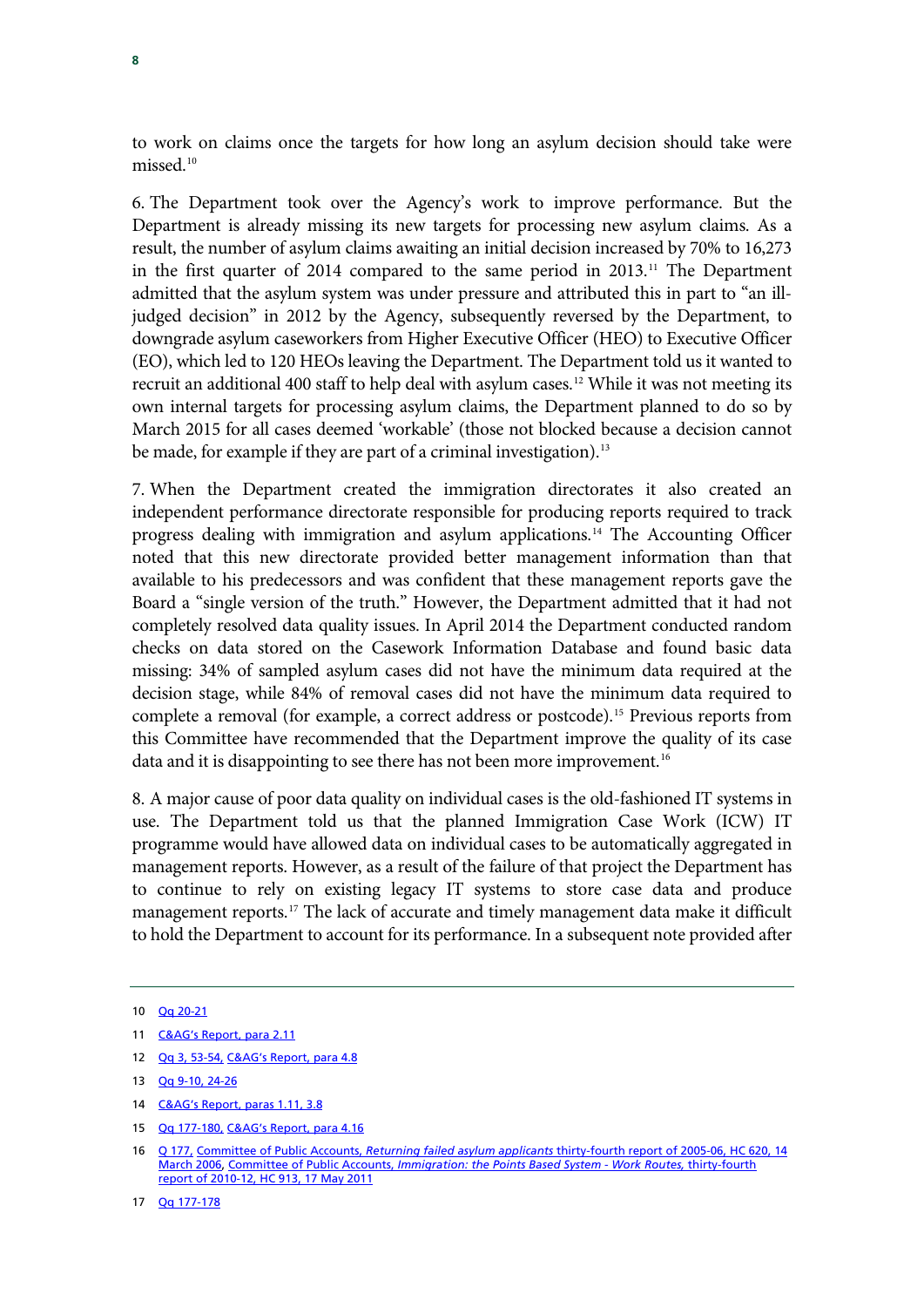the evidence session, the Department still did not provide information on the number of asylum claims in the system that are not currently being worked on. They were still unable to tell us the impact on asylum support costs of delays in making initial decisions on asylum claims.<sup>[18](#page-9-0)</sup>

9. The Agency had planned to reduce costs by £594 million between 2011-12 and 2014 -15. The Department told us that  $£345$  million of those savings had been delivered by the Agency before it was abolished and the remaining £249 million savings had subsequently been allocated across the new immigration directorates.<sup>[19](#page-9-1)</sup> However this had not been done by identifying specific efficiencies and savings. Instead the budgets for each directorate had been reduced. The Department admitted that its systems were not developed enough to identify the impact of savings in specific business areas. The Department also accepted it was not as efficient as it should be and that it had not yet made adjustments to its business processes to increase productivity and make savings.[20](#page-9-2)

### 2 Business and IT systems

10. The Department took direct control of immigration operations around 18 months ago.<sup>[21](#page-9-3)</sup> The Department's priority had been to stabilise the system and performance, then transform the business to improve efficiency and effectiveness. Both new directorates have started analysing their business models and processes in order to identify efficiencies, increase productivity, and determine the IT needed. However, their plans are far from properly developed and ready.<sup>[22](#page-9-4)</sup>

11. In 2010 the Agency unveiled plans for a new Immigration Case Work (ICW) system, which would replace the older Casework Information Database and 20 other legacy IT systems. ICW was intended to allow all interactions between a caseworker and applicant to be stored in a single place, rather than spread over multiple systems, promoting efficiency and making it much easier to produce information. However the programme delivered significantly less than expected and it was cancelled in August 2013 at a cost of £347 million. [23](#page-9-5) Similarly, the e-Borders IT programme, which would have provided exit checks on all people leaving the UK, has also been cancelled. The Department had spent  $£260$ million on e-Borders before it was cancelled and has now been ordered to pay a further  $£224$  million in costs (£186 million direct cost plus £38 million in interest) to the supplier for unlawful termination of the contract.<sup>[24](#page-9-6)</sup> Taking all the costs of the ICW and e-Borders

<span id="page-9-0"></span><sup>18</sup> Written evidence from [the Home Office to PAC, 12 September 2014, p1](http://data.parliament.uk/writtenevidence/committeeevidence.svc/evidencedocument/public-accounts-committee/progress-in-reforming-the-former-uk-border-agency/written/14094.html)

<span id="page-9-1"></span><sup>19</sup> [Qq 158-161](http://data.parliament.uk/writtenevidence/committeeevidence.svc/evidencedocument/public-accounts-committee/progress-in-reforming-the-former-uk-border-agency/oral/12278.html)

<span id="page-9-2"></span><sup>20</sup> [Qq 161-166](http://data.parliament.uk/writtenevidence/committeeevidence.svc/evidencedocument/public-accounts-committee/progress-in-reforming-the-former-uk-border-agency/oral/12278.html)

<span id="page-9-3"></span><sup>21</sup> [C&AG's Report, para 1.4](http://www.nao.org.uk/wp-content/uploads/2014/07/Reforming-the-UK-border-and-immigration-system.pdf)

<span id="page-9-4"></span><sup>22</sup> **[Qq 162, 166,](http://data.parliament.uk/writtenevidence/committeeevidence.svc/evidencedocument/public-accounts-committee/progress-in-reforming-the-former-uk-border-agency/oral/12278.html) [C&AG's Report, para 3.11](http://www.nao.org.uk/wp-content/uploads/2014/07/Reforming-the-UK-border-and-immigration-system.pdf)** 

<span id="page-9-5"></span><sup>23</sup> [C&AG's Report, paras 4.10-4.11](http://www.nao.org.uk/wp-content/uploads/2014/07/Reforming-the-UK-border-and-immigration-system.pdf)

<span id="page-9-6"></span><sup>24</sup> [Letter from the Home Office to the Home Affairs Select Committee Chair, 18 August 2014, p2](https://www.gov.uk/government/news/home-secretary-letter-on-the-e-borders-programme-arbitration)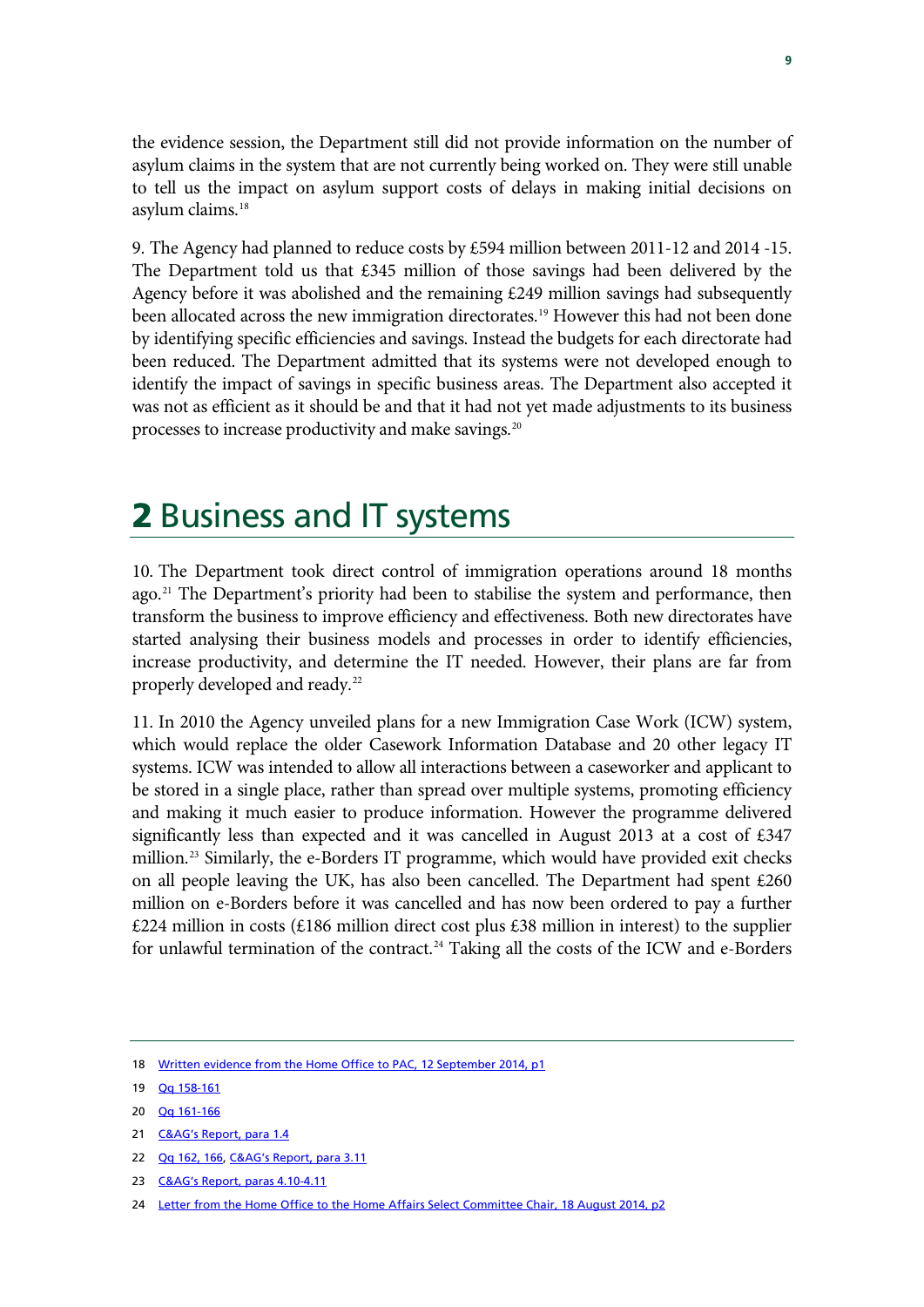projects together (including legal costs) the Department is likely to spend close to £1 billion on IT projects for little return.<sup>[25](#page-10-0)</sup>

12. The Department told us it had learned lessons from these failures and was moving away from large IT programmes managed by a single supplier, towards smaller, more manageable packages of work. In theory this should prevent IT delivery being hostage to a single supplier's performance. This new approach was being followed by the new Immigration Platform Technology (IPT) programme intended to deliver the capabilities that ICW could not.<sup>[26](#page-10-1)</sup> This is being done at the same time as the Department is developing its business models to improve productivity and efficiency.<sup>[27](#page-10-2)</sup>

13. The Department's failure to deliver IT programmes effectively has undermined its ability to track individuals who have been refused permission to stay in the UK. [28](#page-10-3) The cases of people whose application to stay, work or study in the UK has been rejected by UK Visas and Immigration are put into a Migration Refusal Pool to await removal. While nearly 80,000 people left the Migration Refusal Pool in 2013-14 this was largely offset by new rejected cases entering the pool. In 2013-14 the number of cases in the pool reduced by only 8,000, with just over 175,000 people awaiting removal.<sup>[29](#page-10-4)</sup> The Department told us that it had limited resources to remove people with no legal right to remain in the UK. $^{\rm 30}$  $^{\rm 30}$  $^{\rm 30}$ 

14. The Migration Refusal Pool includes people who may have secured leave to remain through a different route, or left the UK voluntarily. In 2012 the Department contracted Capita to determine how many people in the pool had left and how many needed to be removed. By the end of December 2013 Capita had examined nearly 250,000 cases and found that 50,000 people in the Migration Refusal Pool simply could not be contacted.<sup>[31](#page-10-6)</sup> The Department told us that they did not know whether these people had left the country or, if not, where they were currently living.<sup>[32](#page-10-7)</sup> The Department told us that a system to identify people leaving the UK would be in place by March 2015. However this would only identify whether people entering the pool after March 2015 have left the country, it would not be able to check whether any of the 50,000 people already in the Migration Refusal Pool whose location is unknown have left.<sup>33</sup>

15. These 50,000 people are not entitled to benefits and the Department told us that the new Immigration Act includes measures to make it more difficult for people to access benefits to which there are not entitled. [34](#page-10-9) In a subsequent note the Department outlined how it shares data with the Department for Work and Pensions in order to identify those claiming benefits they were not entitled to—benefit payments had been cancelled in 0.02%

<span id="page-10-0"></span>25 [Qq 134-139](http://data.parliament.uk/writtenevidence/committeeevidence.svc/evidencedocument/public-accounts-committee/progress-in-reforming-the-former-uk-border-agency/oral/12278.html) 26 [Qq 135-137](http://data.parliament.uk/writtenevidence/committeeevidence.svc/evidencedocument/public-accounts-committee/progress-in-reforming-the-former-uk-border-agency/oral/12278.html)

- <span id="page-10-2"></span><span id="page-10-1"></span>27 [Qq 162-171](http://data.parliament.uk/writtenevidence/committeeevidence.svc/evidencedocument/public-accounts-committee/progress-in-reforming-the-former-uk-border-agency/oral/12278.html)
- <span id="page-10-3"></span>28 [Qq 60, 64, 177](http://data.parliament.uk/writtenevidence/committeeevidence.svc/evidencedocument/public-accounts-committee/progress-in-reforming-the-former-uk-border-agency/oral/12278.html)
- <span id="page-10-4"></span>29 [C&AG's Report, para 2.18](http://www.nao.org.uk/wp-content/uploads/2014/07/Reforming-the-UK-border-and-immigration-system.pdf)
- <span id="page-10-5"></span>30 [Q 73](http://data.parliament.uk/writtenevidence/committeeevidence.svc/evidencedocument/public-accounts-committee/progress-in-reforming-the-former-uk-border-agency/oral/12278.html)
- <span id="page-10-6"></span>31 [Qq 61-64,](http://data.parliament.uk/writtenevidence/committeeevidence.svc/evidencedocument/public-accounts-committee/progress-in-reforming-the-former-uk-border-agency/oral/12278.html) [C&AG's Report, para 2.19](http://www.nao.org.uk/wp-content/uploads/2014/07/Reforming-the-UK-border-and-immigration-system.pdf)
- <span id="page-10-7"></span>32 [Qq 70-73](http://data.parliament.uk/writtenevidence/committeeevidence.svc/evidencedocument/public-accounts-committee/progress-in-reforming-the-former-uk-border-agency/oral/12278.html)
- <span id="page-10-8"></span>33 [Qq 65-66](http://data.parliament.uk/writtenevidence/committeeevidence.svc/evidencedocument/public-accounts-committee/progress-in-reforming-the-former-uk-border-agency/oral/12278.html)
- <span id="page-10-9"></span>34 [Qq 74-80](http://data.parliament.uk/writtenevidence/committeeevidence.svc/evidencedocument/public-accounts-committee/progress-in-reforming-the-former-uk-border-agency/oral/12278.html)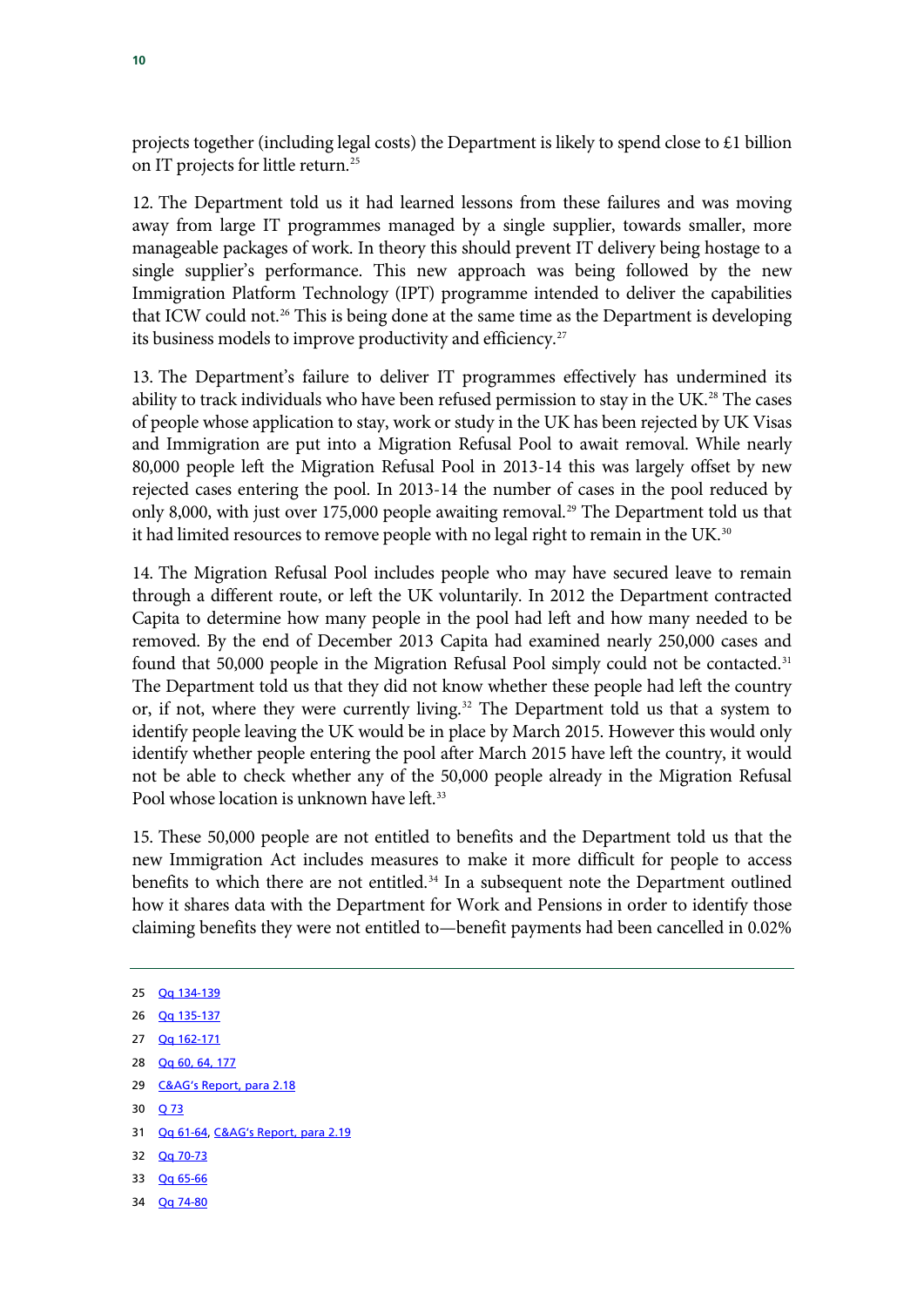of cases checked. The Department also takes part in the National Fraud Initiative to share data across public bodies.<sup>[35](#page-11-0)</sup> For example, after the Department shared information on people in the country illegally with the DVLA it revoked driving licenses of over 3,600 people. The Department also carries out a range of enforcement activities with other agencies in order to identify people in the country illegally—500 people were recently arrested after a series of joint raids with HM Revenue and Customs, the Department for Work and Pensions and Trading Standards. But the Department does not have a plan in place to track down and remove the 50,000 people in the Migration Refusal Pool whose location is not known.<sup>[36](#page-11-1)</sup>

<span id="page-11-1"></span><span id="page-11-0"></span><sup>35</sup> Written evidence from [the Home Office to PAC, 12 September 2014, p3](http://data.parliament.uk/writtenevidence/committeeevidence.svc/evidencedocument/public-accounts-committee/progress-in-reforming-the-former-uk-border-agency/written/14094.html)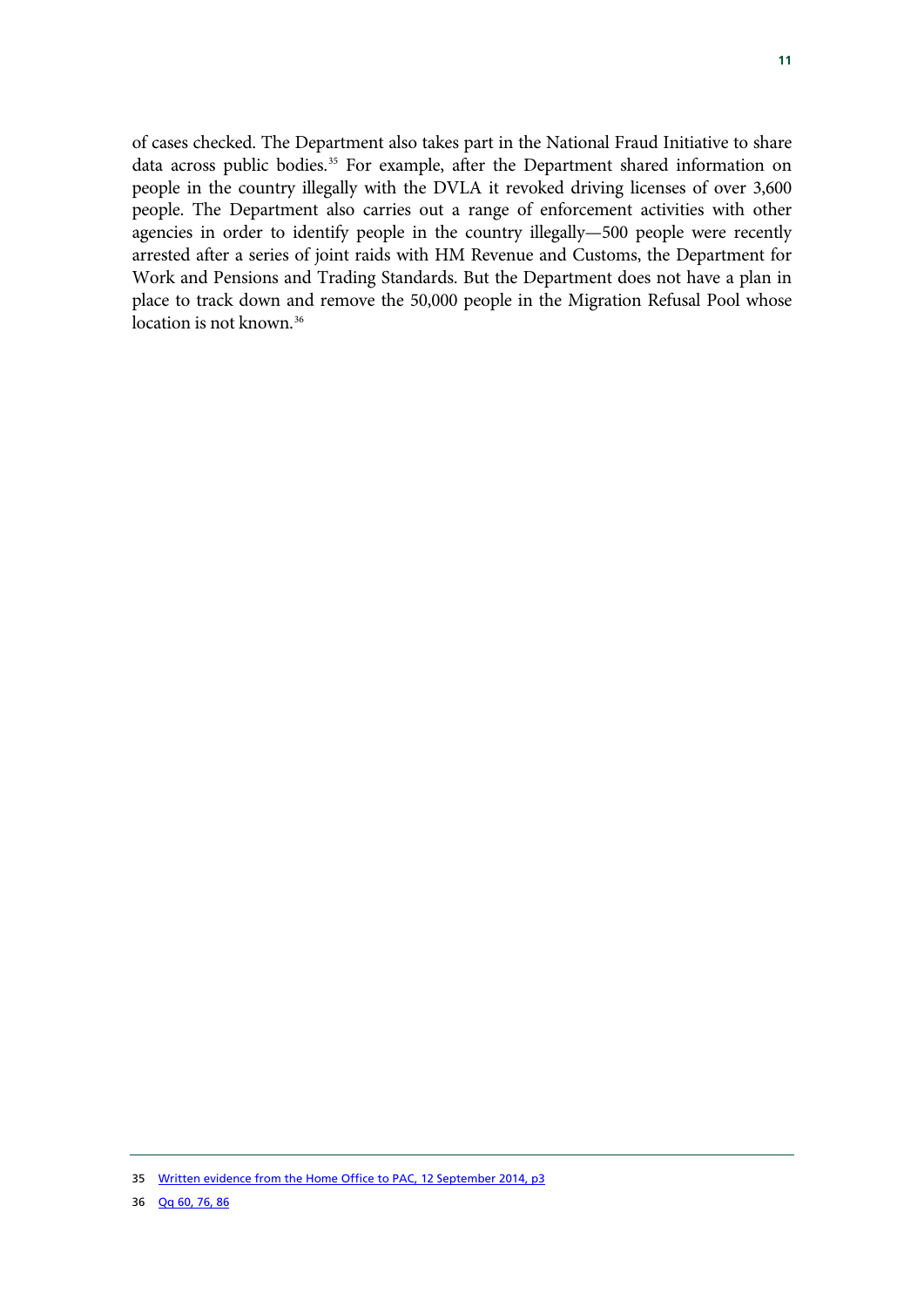### Formal Minutes

#### **Monday 20 October 2014**

Members present:

Mrs Margaret Hodge, in the Chair

Mr Richard Bacon Mr David Burrowes Chris Heaton-Harris Meg Hillier

Mr Stewart Jackson Anne McGuire Austin Mitchell John Pugh

Draft Report (Reforming the UK border and immigration system), proposed by the Chair, brought up and read.

*Ordered*, That the draft Report be read a second time, paragraph by paragraph.

Paragraphs 1 to 15 read and agreed to.

Conclusions and recommendations agreed to.

Summary agreed to.

*Resolved*, That the Report be the Twentieth Report of the Committee to the House.

*Ordered*, That the Chair make the Report to the House.

*Ordered*, That embargoed copies of the Report be made available, in accordance with the provisions of Standing Order No. 134.

[Adjourned till Wednesday 22 October at 2.00 pm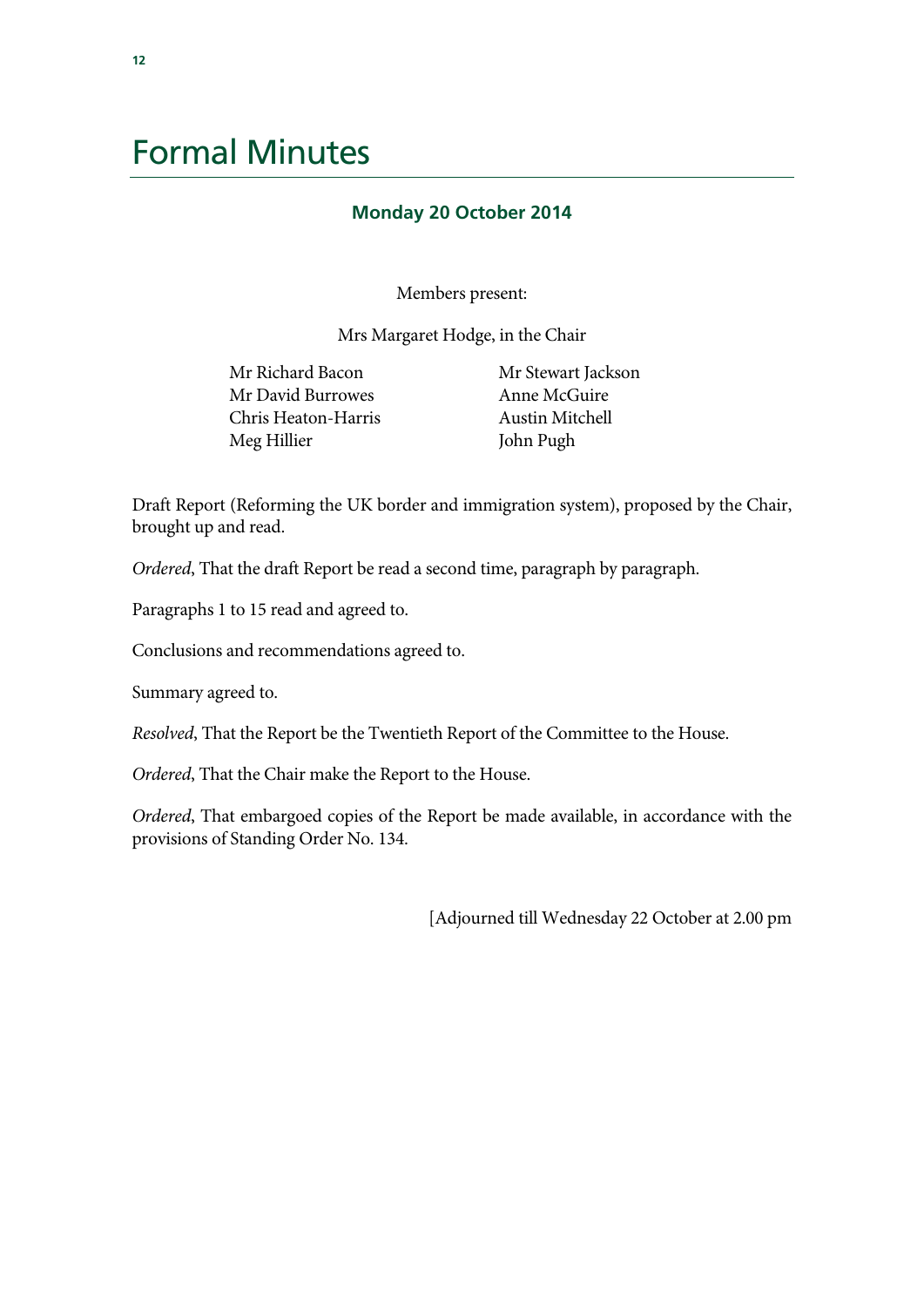### **Witnesses**

#### **Wednesday 3 September 2014** *Page*

The following witnesses gave evidence. Transcripts can be viewed on the Committee's inquiry page at [www.parliament.uk/pubaccom.](http://www.parliament.uk/pubaccom)

Mark Sedwill, Permanent Secretary, Home Office; Mike Wells, Director of Immigration Operations, UK Visas and Immigration; and Mandie **Campbell**, Director General, Immigration Enforcement **Execution Execution** [Ev 6](http://data.parliament.uk/writtenevidence/committeeevidence.svc/evidencedocument/public-accounts-committee/progress-in-reforming-the-former-uk-border-agency/oral/12278.html)

### List of printed written evidence

The following written evidence was received and can be viewed on the Committee's inquiry web page at [www.parliament.uk/pubaccom.](http://www.parliament.uk/pubaccom) UKB numbers are generated by the evidence processing system and so may not be complete.

1 Home Office **No. 2018 [UKB0002](http://data.parliament.uk/writtenevidence/committeeevidence.svc/evidencedocument/public-accounts-committee/progress-in-reforming-the-former-uk-border-agency/written/14094.html)**